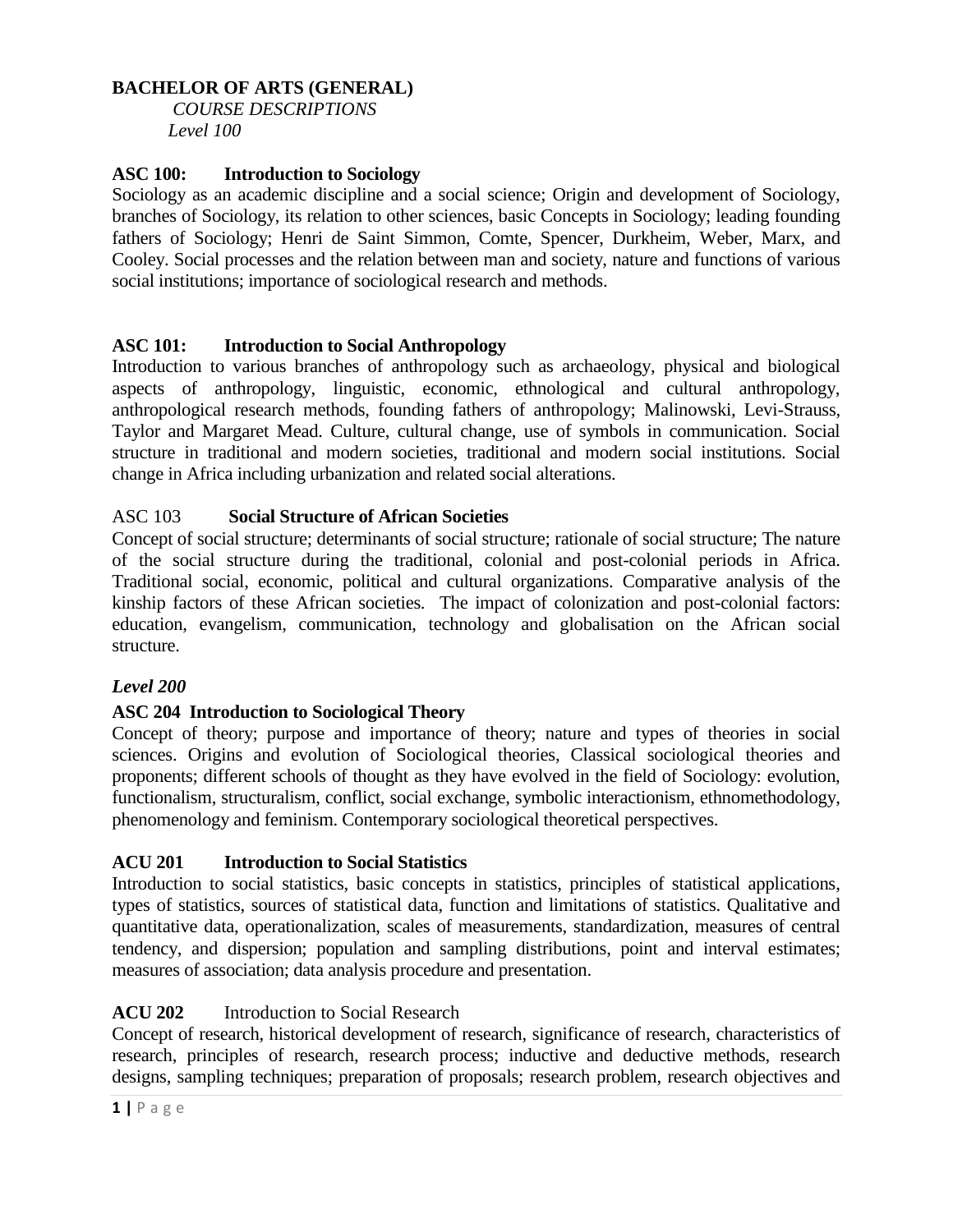questions, literature review, theoretical perspectives and conceptual framework, research design, methods of data collection and analysis, modelling, report writing, field work requirements, ethical issues in social research; Qualitative and quantitative analysis and data presentation.

### ASC 205 Rural Sociology

Emergence and growth of rural sociology as a discipline. Theoretical perspectives and classical approaches to studies of rural communities. Nature and types of rural societies; community leadership. Rural livelihoods; pastoralism and resource management, peasantry, migration and land tenure systems, integration into the informal and global economy. Aspects of rural labour and new technologies, historical rural development; rural transformations. Case studies of rural development and planning: Harambee, Ujamaa, Common man's charter, Special Rural Development Programme, District focus strategy. Redefining rural development: governance, transparency, accountability; participatory rural appraisal. Case studies of social action funds: Constituency Development Fund, rural electrification, educational fund, youth enterprise fund. Challenges in rural development.

### *Level 300*

### **ASC 320 Urban Sociology**

Concepts: urban sociology, urbanization. Principles of urban social organization and structure, theoretical approaches of urban growth and urbanization. Factors of urbanization. Indicators of urbanization, urbanism as a way of life, social consequences of urbanization. Urban livelihood. Urbanization in Africa; and other developing countries; The role of local authorities in urban planning and management. Policies and planning strategies, nature of access to valued facilities. Rural-urban continuum. Impact of globalization on urban life.

#### **ASC 301 Sociology of Marriage and the Family**

Family as a social institution. Origin and development of marriage and the family; theoretical approaches to marriage and family, types of marriages and families with special reference to Africa. Family and other institutions. Aspects of marriage and family such as bride-wealth, dowry, kinship, divorce, remarriage and family law. Functions of the family: cross cultural child upbringing, fostering and adoption. Internal dynamics of the family; gender, power and family workforce. Family and social change, role of family in social development. Challenges in marriage and family. Dealing with challenges: guidance and counselling, mentoring adolescents. HIV/AIDS and the family.

### **ASC 321 1 Social Change (prerequisite ASC 200)**

Major concepts and indicators of social change, major sources of social and cultural change in Africa. Planned and unplanned social change. Resistance to social change. Selected theories and models of social change such as evolutionary theory, conflict theory; diffusion theories; modernization, world system theory, globalization, and globalisation. Micro and macro analysis of the impact of technological change on education, population growth, economy, health, mass communication and social structure.

### **ASC 306 Demography and Population Studies**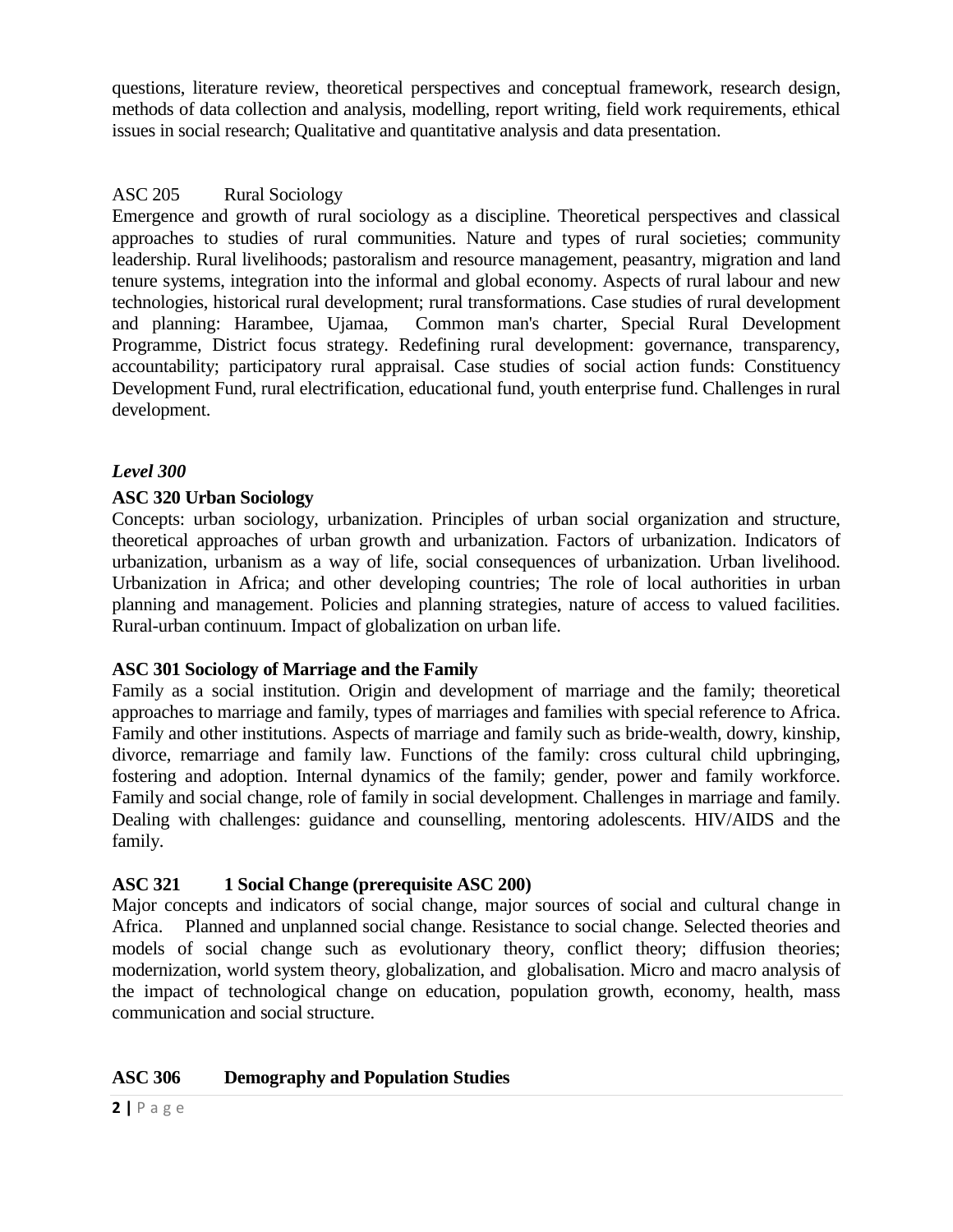Foundations of demography and population studies; theories and methods in population studies. Trends in world population. Composition and distribution of population growth with emphasis on Africa. Population growth and its relation to socio-economic development, labour force, population policies, globalization and citizenship, population management and gender issues. Role of national and international organizations in population management. Population control: tools, methods, policies, law and culture. Population projection techniques. Major demographic components; morbidity, mortality, fertility, migration. Sources and evaluation of demographic data.

# **Sem I Electives**

### **ASC 322 Social Problems**

The discipline of social problems; elements of social problems: individual, social damage, offence and power groups; types of social problems: micro and macro; Causes, persistence and opportunities of social problems; sociological study of social problems; theories and perspectives: functionalism, conflict, cycle of poverty, social exchange; morality and social problems; moral entrepreneurship; gender and social problems; youth and social problems; race, ethnicity, religion, locality; interpersonal relations as a source of social problems; Societal dynamics and social problems; Understanding contemporary social problems; individualism in modern society; social policy and strategies for dealing with social problems.

# ASC 323 Fundamentals of Gender and Society

Concepts: sex, gender; social construction of gender; construction of femininities and masculinities, gender equity and equality. Evolution of gender studies: women studies, feminism and feminist theories, overview of the history of the women's movement. Approaches to gender and development: women in development, (WID) women and development (WAD) and gender and development (GAD). Women's versus men's participation in various sectors: agriculture, industry. Gender disparities in leadership, politics and the professions. Gender and social stratification, Gender issues in contemporary society; gender mainstreaming; challenges to women empowerment.

### **ASC 324 Contemporary Sociological Theories (Prerequisite ASC 200)**

Purpose and nature of sociological theory; theory in research design and practice, meta-theorising, model building, Logic and techniques of constructing social theories, interpretation of data with applied theory, grounded theory, application and relevance of social theories to development, theory construction as an ongoing process. Contemporary perspectives: neo-classical, neo-marxist, postmodernism, interactionists, systems and neo-systems, feminist theories, middle range theorists, meta theories, world systems theory.

# **ASC 325 Criminology**

Definition of crime and deviance. Theories of crime and deviance. Nature, causes and types of crimes and deviance. Sexual, occupational crimes, crimes against the person and crimes against the State. Organized crime and victimless crime. Deviant behaviour, juvenile delinquency. Societal reaction to crime, deviance and delinquency, types of punishment, methods of crime control and prevention, formal and informal agencies of control. Effects of crime, victimology. Cross-cultural comparisons of crime situation in developed and developing countries. ICT and cross border crimes, gender and crime.

### **ASC 326 Community Development**

Definition of concepts; community, community development. Community development and other disciplines. Theories, principles, approaches and practices of community development.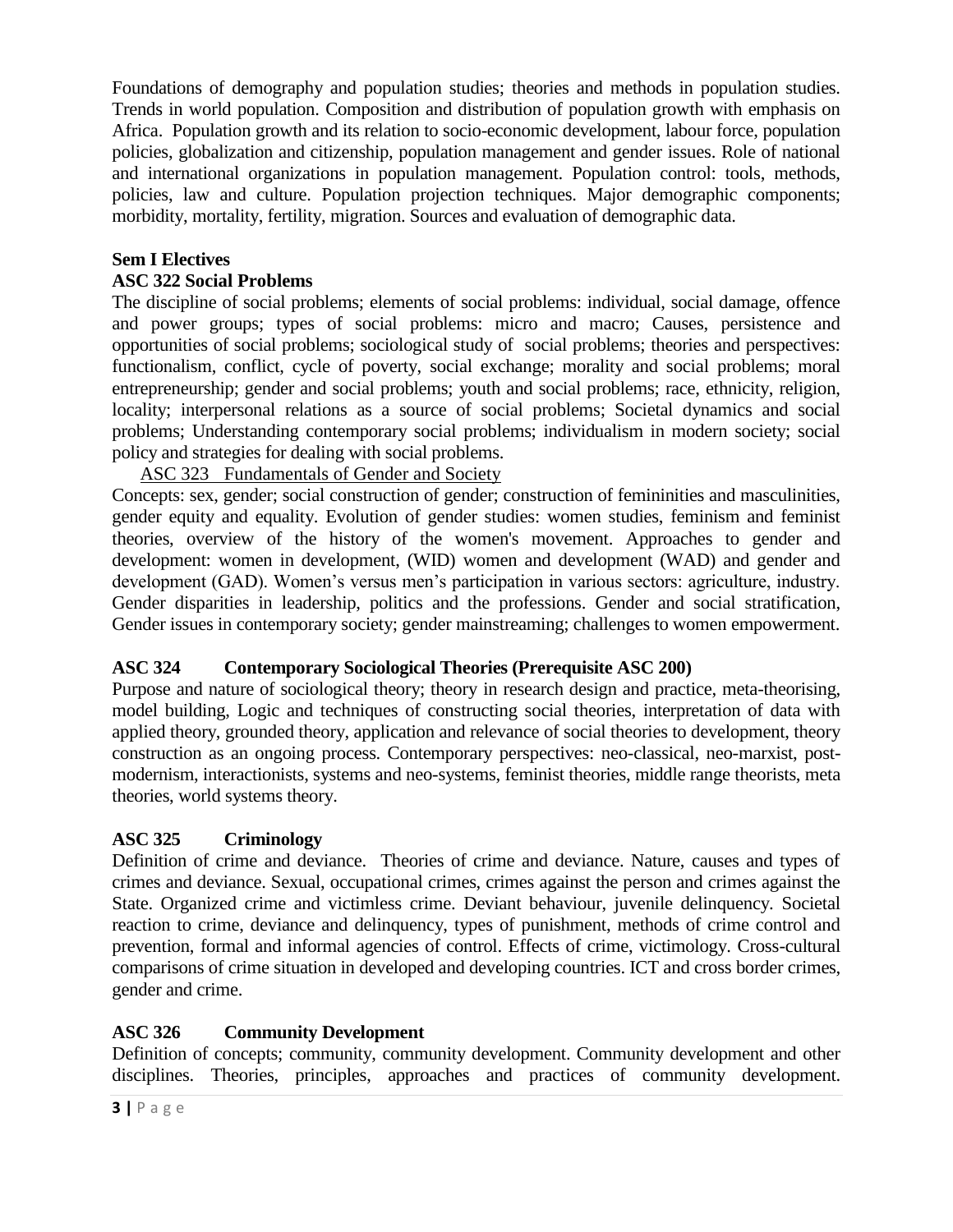Assumptions of community development. Communication, community leadership and attitude change. Change agencies and change agents. Community mobilization. Project conception, planning, development, implementation and management, monitoring and evaluation. Various contexts of community development. Engendering community development. Challenges in community development.

# **ASC 327 Sociology of Health and Illness**

Concepts: health, illness, and wellness; history and scope of medical sociology, medical sociology and other disciplines; theories, models and perspectives in health care; culture and health, social stratification and health; health behavior and attitudes, illness: symptoms, illness and individual performance, illness behavior; Social epidemiology: identification, incidence and prevalence, and eradication of illnesses and diseases; effects of diseases on development; social systems and health, aging and illness and burden of disease, gender and illness, illness and sick role behavior, healing; Reproductive health issues; Organization of medical practice and services, health and medical care in developing countries; traditional healing and culture, alternative healing and alternative healing practices, health care systems and policy, delivery of health care, ethics in health care provision.

ASC 328 Sociology of Childhood

Concept of child and childhood; principles of development and growth of children in community; Conceptual frameworks in child rearing; Childhood and socialization processes; Childhood and kinship; Child rearing practices in Kenya; foster care; childhood roles, responsibilities and obligations; The Conventions of the Rights of the Child; the African Charter on the Rights and welfare of the African Child; Challenges of childhood in communities; Life skills; Role of state in fulfilling rights of children; Child protection and children in need of protection.

ASC 329 Sociology of Sexuality

Concept of sex and sexuality, theories of sexuality, sexuality and culture, sexual identity and the sexual body, sexual behaviour and relationships, Sexual functions and dys-functions; Sexual morals, orientations and deviations in society; sexuality and fertility: dating, courting, teenage pregnancies; sexuality across the life span (child, adolescence, adult, old age), sex and sexuality in marriage, gender and sexuality, sexuality and the media, sex as a social and medical issue, (commercial sex, pornography), sexual abuse and exploitation, sexually transmitted diseases, reproduction and conception, sex and reproduction, infertility, birth control, abortion, State and sex control Acts e.g. The sexual offences Act.

# **ASC 330 Social Stratification and Mobility**

Social stratification: concepts and types. Social inequality and its factors; race, ethnicity, gender, religion, caste, age and social class. Basis of inequality. Theoretical approaches to social stratification, application of class theories in Africa. Effects of stratification on social and economic development. Race, ethnicity, citizenship and social stratification, differentiation and mobility. Mobility: vertical, horizontal, spatial, occupational. Models of mobility, barriers to mobility. Mobility trends in different societies.

### ASC 331 Sociology of Communication

Definitions. Meaning of communication, types of communication: mass media, ICT, interpersonal, verbal and non-verbal. Components of communication. Theories of human communication. Communication processes; social functions and effects of communication, societal delineation, socio-cultural implication of the debate on the New International Communication order. Communication for public relations, media policy and law; ethics and communication. Barriers and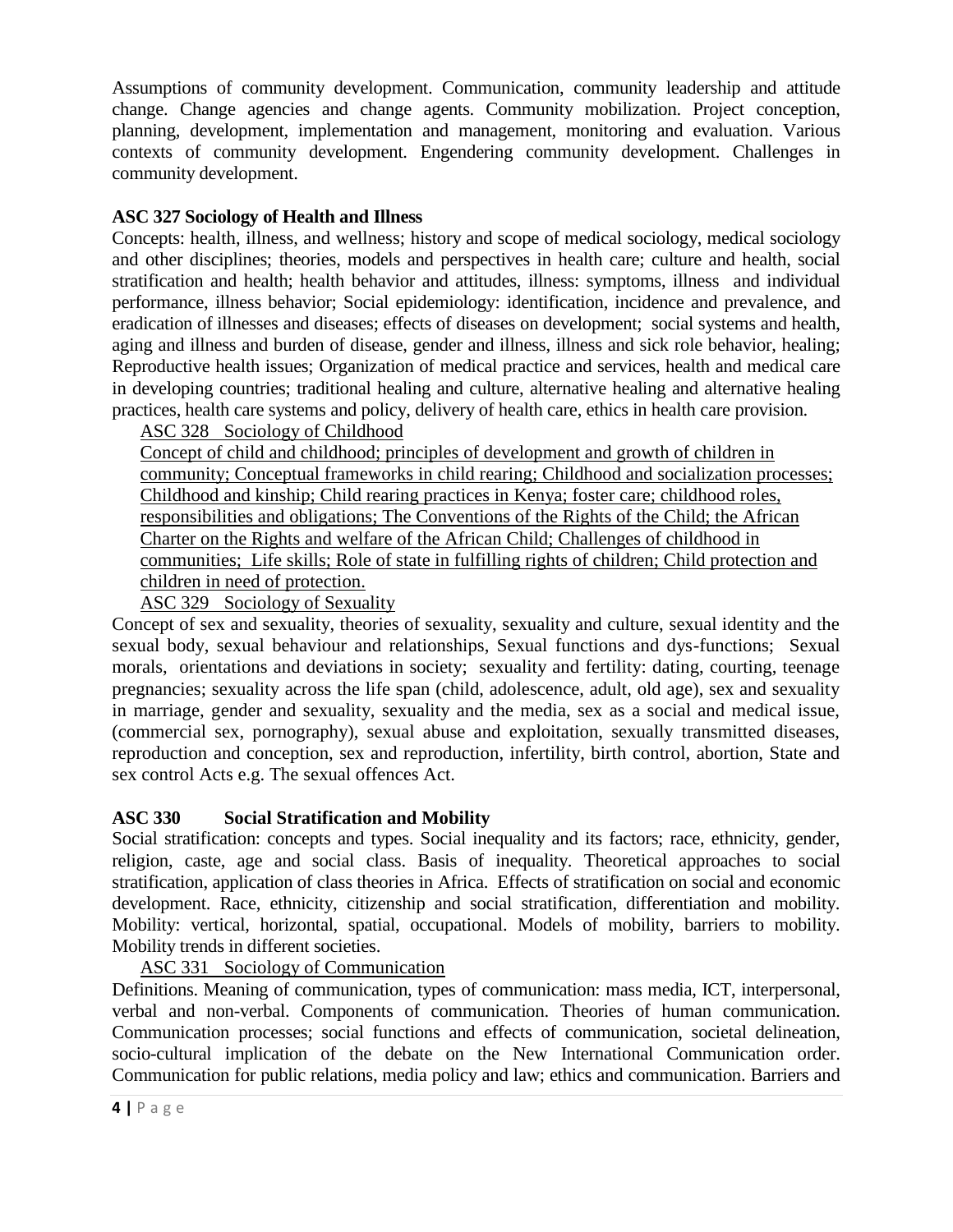problems of communication, social impact of ICT based communication. Risks of communication and development. Community media and its roles.

Level 400

# **Core Courses**

### **ASC 401 Law and Society**

Concept of law and of society; social foundations of law, theoretical perspectives: sociological jurisprudence, legal formalism, positivism, realism and pluralism. Law and other social sciences; theoretical perspectives in law and society; Sources and process of law; types of laws: customary, civil, International, criminal, family, industrial, labour and company; functions of law in traditional and contemporary society; dynamics of law; gender and law, law and social control. Social effects of various types of laws. Human rights, animal rights, law and the environment, law and other major social institutions. Law and social change.

### **ASC 420 Group Dynamics**

Concept of group dynamics, theoretical perspectives, types and characteristics of social groups, the structure and functions of social groups, group formation, process and development, assimilation processes, inter-group and intra-group relationships. Group leadership, group life cycle, group conflicts and resolution. Groups as agents of social change, group communication. Collective behaviour.

### **ASC 404 Environmental Sociology**

Definitions: environment and ecosystems. Environment and Sociology. Origin and growth of environmental sociology. Types of environments. Theoretical perspectives; environmental determinism. Environmental hazards: pollution, desertification, fire, floods and drought. Population and environment; competing land use systems, social participation, gender and environment. Environmental policy, laws and conventions. Environment planning and assessment, education, the role of UNEP and other institutions. Contemporary issues in environment: recycling, GMOs, Ecofeminism, NEMA; Agenda 21; sustainability; Geopolitical and ethical issues.

### **ASC 421 Dissertation**

Students to undertake research and write a report on a topical issue in sociology

### **ASC 422 Sociology of Development**

Definitions of concepts: development, underdevelopment. Historical basis of development and underdevelopment. Development theories and perspectives, Development cooperation: foreign aid, multilateral and bilateral relationships, policies and programmes. Development indicators: economic, social-cultural. Distribution of resources, impact of globalization: G-8 politics, world trade patterns. Social-economic and cultural factors impinging on the attainment of meaningful development. Alternative strategies of development.

# **ASC 407 Sociology of Work and Industry**

Definitions of concepts, work and industry interface. Models and theories of work and industry, socialization into work roles, occupation mobility, work and employment, work and leisure, work and gender, quality of working life, alienation, re-skilling and de-skilling, technology, gender and division of labour, comparative characteristics of work and industry in African countries, social welfare systems and retirement, occupational hazards, labour laws, brain drain. Organizational management, work ethics, tripartite agreements, contracts and wage guidelines. Unionism, associated disputes and their resolutions.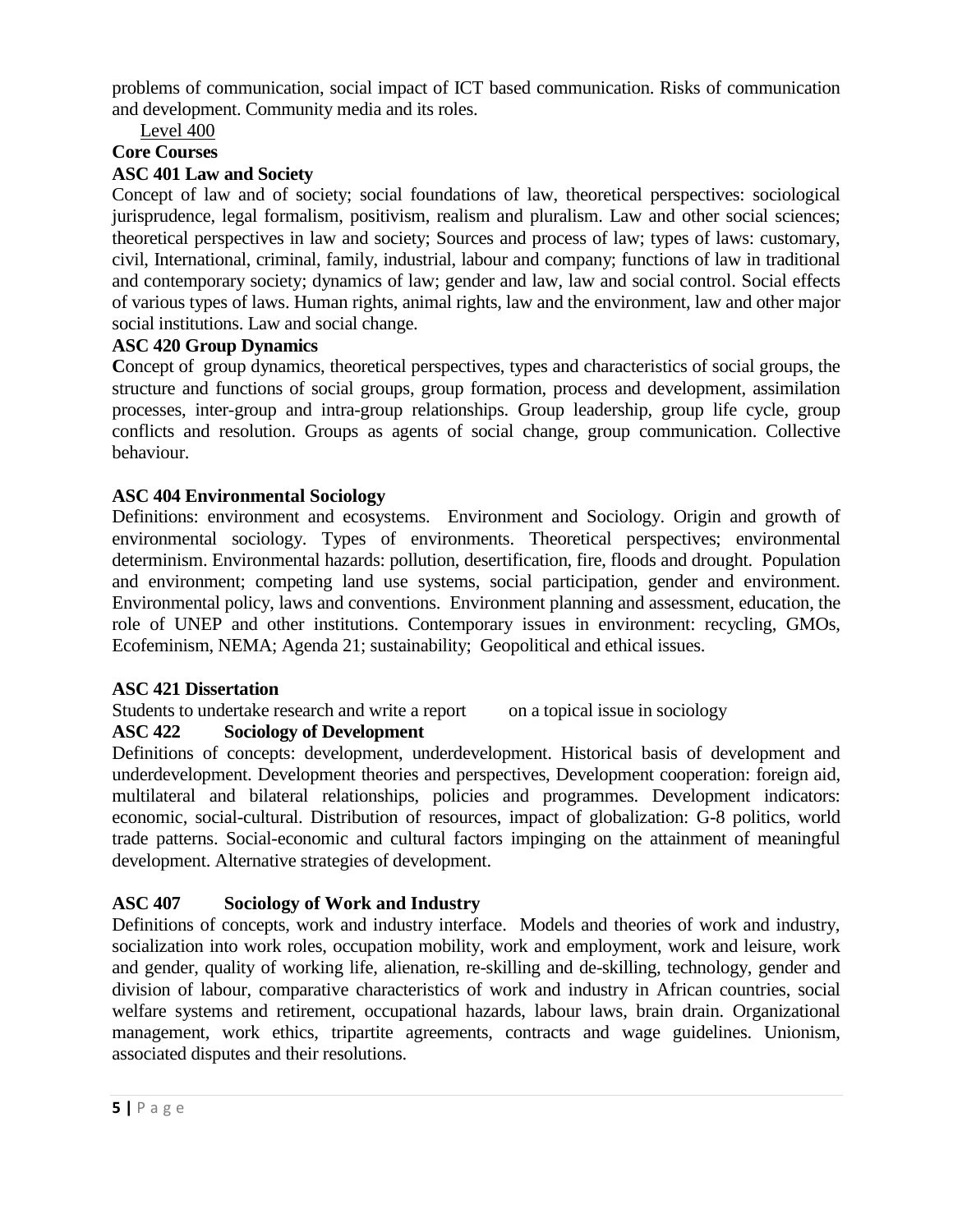# **ASC 423 Sociology of Science and Technology**

Concept of science, technology; sociology, science and development; sources of scientific knowledge; science as a social movement; society and science and technology; sociology of technical change; social construction and scientific knowledge; science and technology and culture; influence of social and cultural values on development of scientific knowledge; technology development and use; social change and technology; issues in technology transfer and power relations; social effects of technological innovations- cloning, GMOs; science and social policy; Cyber space and ethics; Ethical issues in science, scientific research and technological innovation.

# **ASC 424 Sociology of Non Governmental Organisations**

Concepts of NGOs, CBOs, and civil society. Origins and characteristics of NGOs; formation and coordination of NGOs; role of NGOs; laws governing NGOs; contribution of NGOs to national development; advocacy and lobbying; leadership and management of NGOs; conflict management; power and politics of NGOs; NGOS and governance; project management; NGOs' organisational growth, capacity building and management; NGO culture; challenges of NGOs; emerging trengs in NGOS.

# **ASC 425 Political Sociology**

Definitions and concepts. Origins of Political Sociology. Political sociology and other disciplines. The founders of political sociology. Theoretical foundations of political sociology. Basic political processes. Political ideologies and party politics, political and social institutions; politics, gender, youth and leadership, political participation, electioneering, distribution of power, resources and inequality. Leadership patterns and social control, cross-cultural political comparisons of developed and developing countries. Political systems, globalization and social change. Politics, ethnicity and citizenship.

# **ASC 426 Sociology of Organizations**

Meaning, nature and functions, levels, characteristics, typologies of organizations. Theoretical approaches. Organization processes and structure. Organization goals, values and development. Organization leadership: gender, power and authority. Organization culture, behaviour and change. Controls in organizational change. Organizational environment, effectiveness and efficiency.

### **ASC 408 Sociology of Ageing**

Meaning of ageing. Cultural differences in perceptions of old age, demographic factors, age cohorts and population pyramids. Theoretical perspectives of ageing, stages of ageing. Youth-non youth relationships. Labelling theory and perspectives on ageing. Socialization for old age, retirement and associated effects, older persons and health challenges, care systems for older persons; traditional and modern policies and practices. Activity versus disengagement; self-perception by the aged, alienation and loneliness. Approaching death.

# **ASC 427 Sociology of Youth**

The concept of youth and adolescence, characteristics of the youth, roles of the youth in society, theories of the youth; structural explanation, generation theory, functionalist theory, social reproduction theory, individualistic explanations, life -course perspectives, high modernity, youth, family and citizenship, youth and dependence, destinations of different youth groups, youth in social structure, youth and citizenship rights and responsibilities, inequality of access to consumer